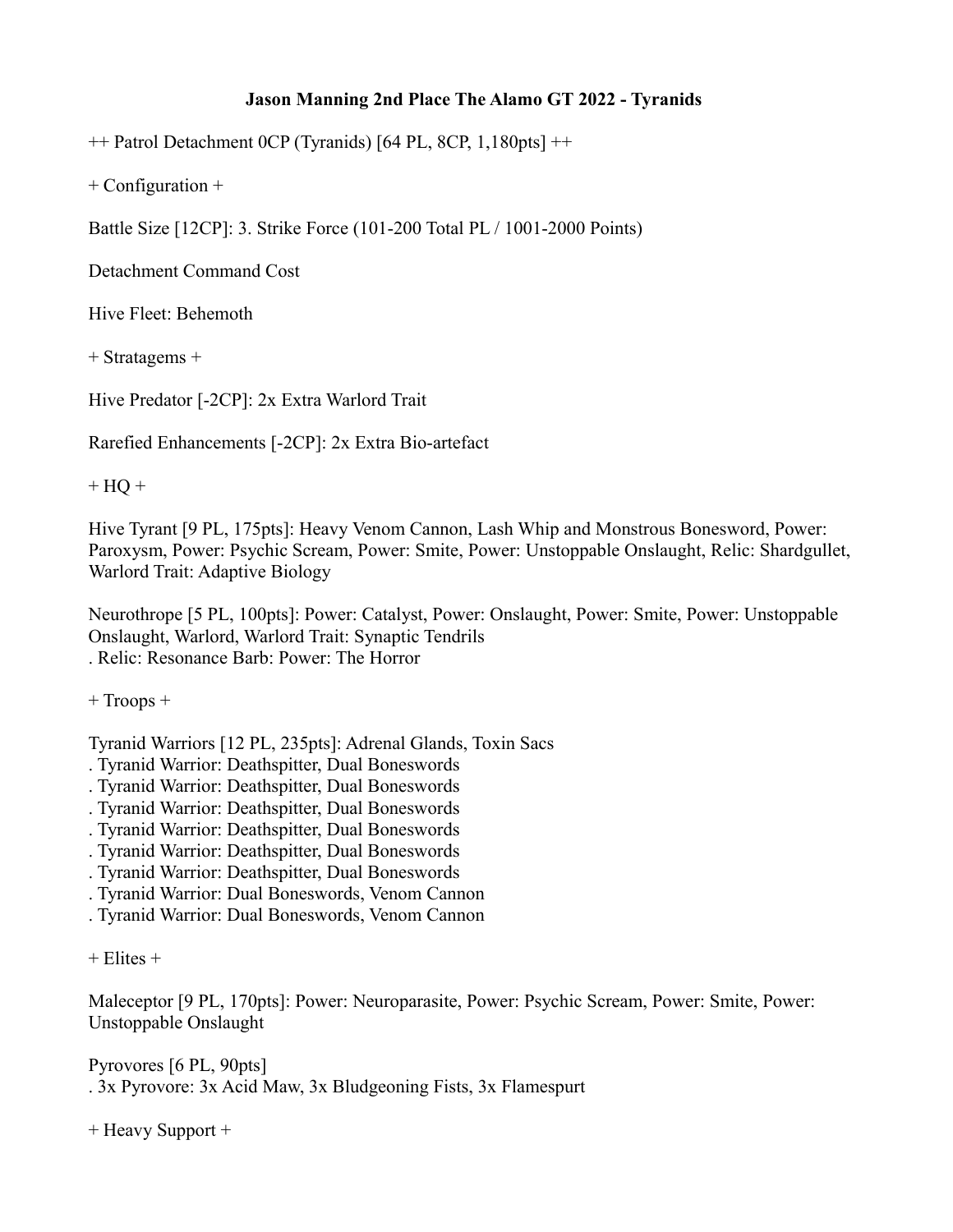Carnifexes [14 PL, 240pts]

. Carnifex: Enhanced Senses, Heavy Venom Cannon, Two Carnifex Scything Talons

. Carnifex: Enhanced Senses, Heavy Venom Cannon, Two Carnifex Scything Talons

 $+$  Flyer  $+$ 

Harpy [9 PL, 170pts]: 2x Heavy Venom Cannon, Show Spore Mine Rules

++ Patrol Detachment -2CP (Tyranids) [45 PL, -2CP, 820pts] ++

+ Configuration +

Detachment Command Cost [-2CP]

Hive Fleet: Behemoth

 $+ HO +$ 

Tyranid Prime [5 PL, 90pts]: Adrenal Glands, Lash Whip and Bonesword, Venom Cannon, Warlord Trait: Direct Guidance

Winged Hive Tyrant [11 PL, 210pts]: Adrenal Glands, Lash Whip and Monstrous Bonesword, Power: Onslaught, Power: Paroxysm, Power: Smite, Power: Unstoppable Onslaught, Relic: The Reaper of Obilterax, Toxin Sacs

+ Troops +

Gargoyles [4 PL, 80pts] . 10x Gargoyle: 10x Fleshborer

Tyranid Warriors [8 PL, 140pts]: Adrenal Glands . Tyranid Warrior: Deathspitter, Dual Boneswords . Tyranid Warrior: Deathspitter, Dual Boneswords

. Tyranid Warrior: Deathspitter, Dual Boneswords

. Tyranid Warrior: Deathspitter, Dual Boneswords

. Tyranid Warrior: Deathspitter, Dual Boneswords

 $+$  Elites  $+$ 

Deathleaper [5 PL, 95pts]

Venomthropes [5 PL, 105pts] . 3x Venomthrope: 3x Toxic Lashes

+ Dedicated Transport +

Tyrannocyte [7 PL, 100pts]: 5x Deathspitter